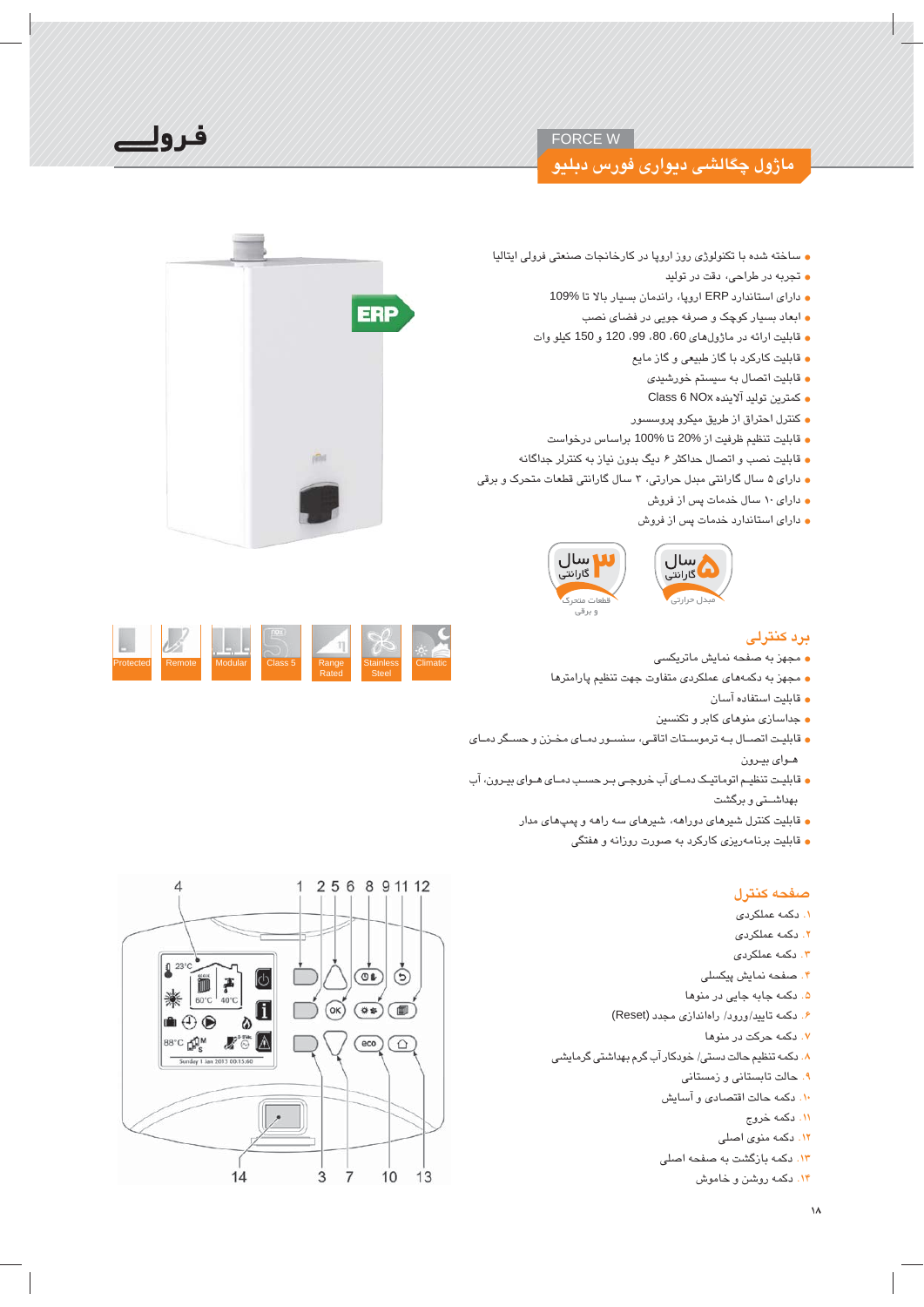

 $\mathbb{Z}$ 

| <b>TECHNICAL DATA</b>                                                    |                                                                 |                   |           |           |           |           |           |
|--------------------------------------------------------------------------|-----------------------------------------------------------------|-------------------|-----------|-----------|-----------|-----------|-----------|
|                                                                          | MODEL مدل                                                       |                   | 60        | 80        | 99        | 120       | 150       |
|                                                                          | Max heat input in central heating mode حداكثر توان ورودى گرمايش | kW                | 58        | 74.4      | 96.6      | 113       | 143       |
|                                                                          | Min heat input in central heating mode حداقل توان ورودي گرمايش  | kW                | 15        | 15        | 19        | 19        | 24        |
| Max heat output in CH حداکثر توان حرارتی (۸۰/۶۰)                         |                                                                 | kW                | 57        | 72.9      | 94.7      | 110.5     | 140       |
| $(\wedge \cdot / \hat{P} \cdot)$ حداقل توان حرارتی Min heat output in CH |                                                                 | kW                | 14.7      | 14.7      | 18.7      | 18.7      | 23.6      |
|                                                                          | Max heat output in CH (50/30) حداکثر توان حرارتی (۵۰/۳۰)        | kW                | 60.8      | 77        | 100       | 117       | 148       |
|                                                                          | Min heat output in CH (50/30) حداقل توان حرارتی (۵۰/۲۰)         | kW                | 16.3      | 16.3      | 20.5      | 20.5      | 25.9      |
| Max gas consumption حداكثر مصرف گاز طبیعی                                |                                                                 | m <sup>3</sup> /h | 6.14      | 7.87      | 10.22     | 11.96     | 15.13     |
| Min gas consumption حداقل مصرف گاز طبیعی                                 |                                                                 | $m^3/h$           | 1.59      | 1.59      | 2.01      | 2.01      | 2.54      |
| Efficiency at Pmax (80/60) راندمان حرارتی در فشار ماکزیمم (۸۰/۶۰)        |                                                                 | $\frac{0}{0}$     | 98.3      | 98        | 98        | 97.8      | 97.8      |
| Efficiency at Pmin (80/60) راندمان حرارتی در فشار مینیمم (۸۰/۶۰)         |                                                                 | $\%$              | 98.3      | 98.3      | 98.3      | 98.3      | 98.3      |
| Efficiency at Pmax (50/30) راندمان حرارتی در فشار ماکزیمم (۵۰/۲۰)        |                                                                 | $\frac{0}{0}$     | 104.8     | 103.5     | 103.5     | 103.5     | 103.5     |
| (Efficiency at Pmin (50/30) راندمان حرارتی در فشار مینیمم (۵۰/۳۰)        |                                                                 | $\frac{0}{0}$     | 108.5     | 108.5     | 108       | 108       | 108       |
| Efficiency at 30% راندمان در بار جزئی ۳۰ ٪                               |                                                                 | $\frac{0}{0}$     | 108.6     | 108.6     | 108.1     | 108.1     | 108.1     |
| NOx class کلاس NOx                                                       |                                                                 |                   | 6         | 6         | 6         | 6         | 6         |
|                                                                          | Max central heating temperature حداكثر دماي مدار شوفاژ          | °C                | 95        | 95        | 95        | 95        | 95        |
|                                                                          | Max domestic hot water temperature حداکثر دمای آب گرم بهداشتی   | $^{\circ}C$       | 70        | 70        | 70        | 70        | 70        |
| Max stack pressure at Pmax    حداكثر افت فشار محاز دودكش                 |                                                                 | Pascal            | 77        | 166       | 147       | 199       | 235       |
|                                                                          | Operating pressure min-max فشار كارى                            | bar               | $0.8 - 6$ | $0.8 - 6$ | $0.8 - 6$ | $0.8 - 6$ | $0.8 - 6$ |
|                                                                          |                                                                 |                   |           |           |           |           |           |

| <b>Structural Characteristics</b> |                          |                |     |     |     |     |     |  |  |  |  |  |
|-----------------------------------|--------------------------|----------------|-----|-----|-----|-----|-----|--|--|--|--|--|
|                                   |                          | litter         | 4.2 | 4.2 | 5.6 | 5.6 | 6.7 |  |  |  |  |  |
|                                   | Empty weight وزن بدون اب | kg             | 54  | 54  | 63  | 63  | 73  |  |  |  |  |  |
|                                   | Width عرض                | m <sub>m</sub> | 610 | 610 | 610 | 610 | 610 |  |  |  |  |  |
|                                   | Height ارتفاع            | mm             | 900 | 900 | 900 | 900 | 900 |  |  |  |  |  |
|                                   | Depth عمق                | mm             | 460 | 460 | 460 | 460 | 460 |  |  |  |  |  |

## **Electrical Specifications**

| Power supply voltage   ولتاژ و فرکانس برق ورودی | V/Hz | 230/50 | 230/50 | 230/50 | 230/50 | 230/50 |
|-------------------------------------------------|------|--------|--------|--------|--------|--------|
| Index of protection درجه حفاظت الكتريكي         | IP   | IPX4D  | IPX4D  | IPX4D  | IPX4D  | IPX4D  |
| . Power consumption مصرف برق                    | W    | 60     | 93     | 120    | 1/5    | 250    |

## **Water & Gas Fittings**

|                                        | Central heating flow outlet سایز لوله خروچی آب گرم | $\varnothing$ inche | 11/2 | 11/2 | 1/2 | 1/2 | 1/2 |
|----------------------------------------|----------------------------------------------------|---------------------|------|------|-----|-----|-----|
| CH return inlet سایز لوله برگشت آب گرم |                                                    | Ø inche             | 11/2 | 11/2 | 1/2 | 1/2 | 1/2 |
| - Gas inlet - سایز لوله گاز            |                                                    | $\varnothing$ inche |      |      |     |     |     |
| Flue gas outlet - قطر لوله دودكش       |                                                    | Ø mm                | 100  | 100  | 100 | 100 | 100 |

| <b>Combustion</b>                              |                                                                                              |              |            |            |            |            |            |
|------------------------------------------------|----------------------------------------------------------------------------------------------|--------------|------------|------------|------------|------------|------------|
| Type of appliance   نوع دودکش و تامین هوای دیگ |                                                                                              |              | <b>B23</b> | <b>B23</b> | <b>B23</b> | <b>B23</b> | <b>B23</b> |
|                                                | Flue gas temperature at Pmax (80/60) دمای دود در فشار ماکزیمم (۸۰/۶۰)                        | °C           | 64         | 70         |            | 72         | 73         |
|                                                | $(\wedge \cdot / \wedge \cdot)$ دمای دود در فشار مینیمم Flue gas temperature at Pmin (80/60) | $^{\circ}$ C | 60         | 60         | 60         | 60         | 60         |
|                                                | Flue gas temperature at Pmax (50/30) دمای دود در فشار ماکزیمم (۵۰/۳۰)                        | °C           | 44         | 48         | 53         | 54         | 54         |
|                                                | Flue gas temperature at Pmin (50/30) دمای دود در فشار مینیمم (۵۰/۲۰)                         | $^{\circ}$ C | 30         | 30         | 30         | 30         | 30         |
|                                                | Flue gas flow-rate at Pmax دبی دود در فشار ماکزیمم                                           | g/s          | 26         | 34         | 44         | 51         | 65         |
|                                                | Flue gas flow-rate at Pmin دبی دود در فشار مینیمم                                            | q/s          |            |            | 9          |            | 11         |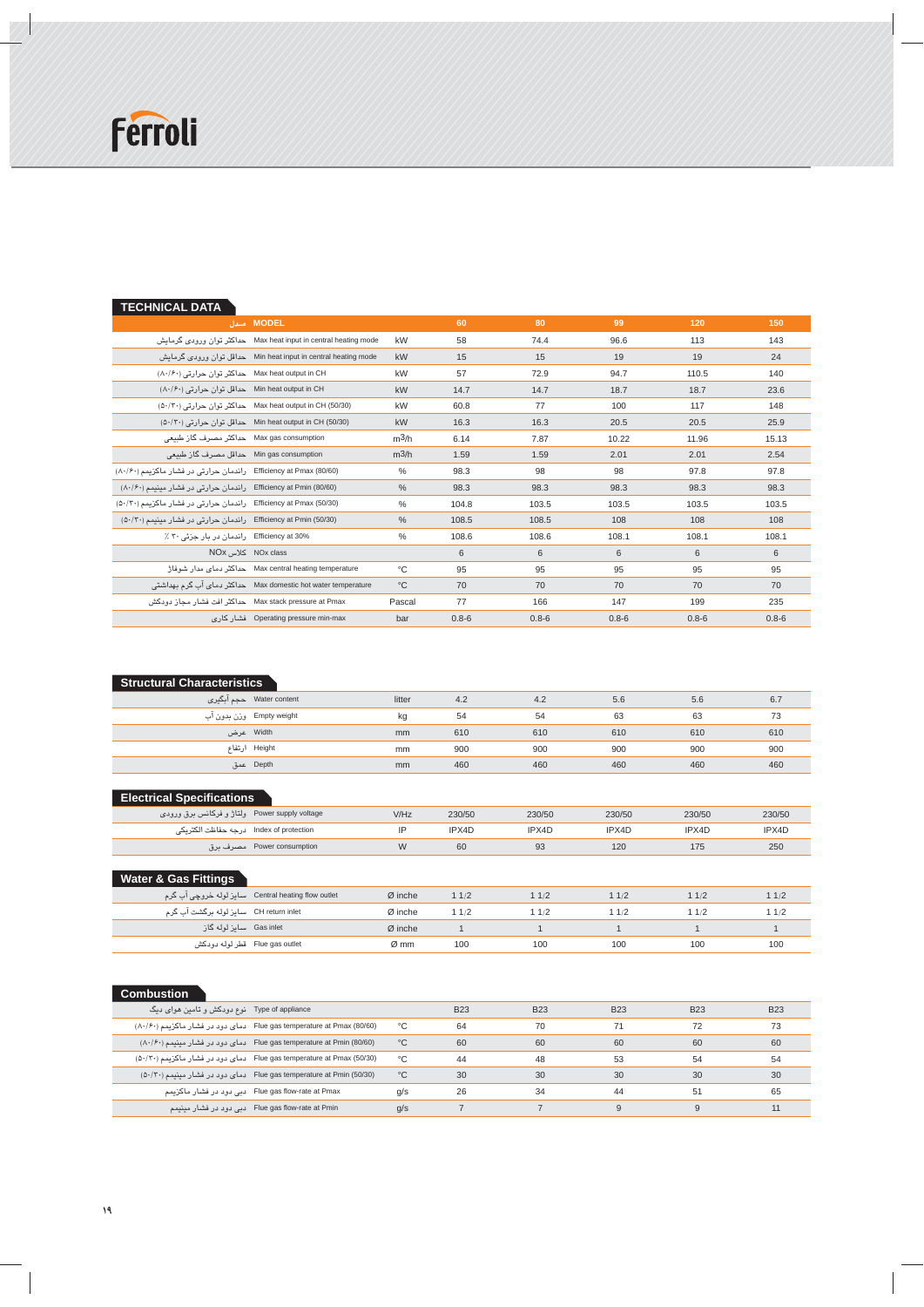#### FORCE W

# ماژول چگالش*ی* دیواری فورس د<mark>بلی</mark>و





## اجزای <mark>دستگاه</mark>

- **۱.** مشعل پیش مخلوط .<br>۲. مشعل
- 
- ۰۳ سایلنسر ®©k©šŰs¤¥¡®ŰŦŽ7**#ġ**
- ۵. سین*ی* جمع آور*ی* آب چگالیده
	- ۶. سيفون تخليه آب چگالي*د*ه
	- 110°CŮƁŮĄsŮŰ>k **#Ʋ**
	- ۸. دریچه یکطرفه برگشت دود
	- **۹**. سوئیچ فشار آب 0.8 bar
	- **۰۱**. سنسور دمای رفت گرمایش
	- ۱۱. سنسىرر دما*ى* برگشت گرمايش
		- <mark>۱۲</mark> . سنسور دمای حد
			- ۱۳. گیج فشار آب
		- ۱۴. شیر تخلیه دیگ
		- ۱۵. هواگیر اتوماتیک
- ۱۶. درپوش آنالیز محصولات احتراق
	- ۱۷. شیر اطمینان
	- <mark>M</mark>. خروج آب مدار گرمایش
	- ¡s¢ŰŦŧšŮƁŰƁ **#R**
	- ĄŮƁŰƁűs¢ **#G**
	- .<br><mark>F.</mark> اتصال دودکش ۱۰۰ میلیمتر

## قلب فورس دبليو

### مبدل حرارت*ی*

- مبــدل حرارتـــی یکپارچـــه آلومینیومـــی ساختهشـــده بـــه روش دایکســـت از جنــس آليـــاژ آلومينيــوم– ســـيليكون
	- **•** راندمان بالا با افت فشار کم

### مشعل ييش مخلوط

- مجهز به فن دور متغیر
- مجهز به دريچه يک طرفه برگشت دود
- **ق**ابلیت کارکرد با گاز مایع و طبیعی
- محافظت از مشعل و مبدل از تنش*ه*ای حرارتی
- بالا نگه داشتن راندمان احتراق در تمام*ی* ظرفیتها
- $\bullet$  پایینترین میزان NOx emissions < 56mg/ kWh) Class NOx 6 بر اساس استاندارد EN15502-1



### ساير مشخصات

- دارای سنسور دما روی مدار رفت و برگشت برای عملکرد کنترل اختلاف دمای ثابت
- **و دارای سنسور دمای ایمنی روی مبدل اصلی دستگاه جهت جلوگیری از افزایش دمای بیش از حد (۹۵ درجه سانتیگراد)** 
	- قابلیت کنترل ۲ مدار مختلف گرمایش مستقیم و یا یک مدار گرمایش مستقیم و یک مدار آب گرم بهداشتی
		- **و قابليت كنترل ماژولفا توسط ريموت كنترل**
		- **•** قابلیت کنترل دما و توان دستگاه با سیگنال Vdc 0-10
			- **•** قابلیت استفاده از سیگنال آلارم و ریست
		- **•** قابليت كنترل از طريق مدباس و پروتكل OPEN THERM